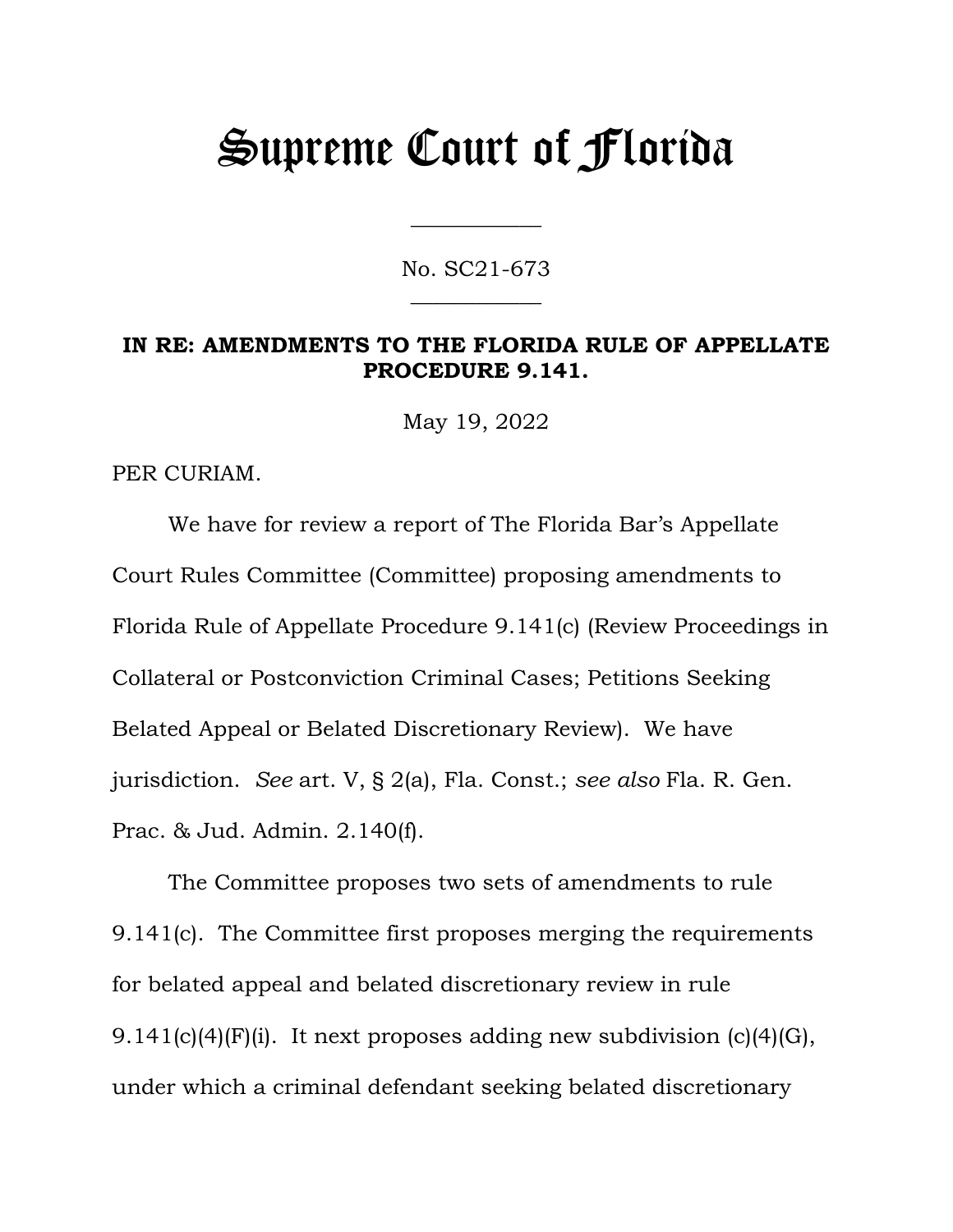review is required to identify a basis for invoking the Court's jurisdiction and to include a copy of the decision from which review is sought. We asked the Committee to consider proposing both sets of amendments, as the current version of rule 9.141(c) neither requires a criminal defendant to allege a basis for the Court's jurisdiction when petitioning for belated discretionary review, nor does it authorize belated discretionary review in cases where counsel, due to neglect or mistake, fails to timely file a notice to invoke on behalf of a criminal defendant.<sup>[1](#page-1-0)</sup>

<span id="page-1-0"></span><sup>1.</sup> The requirements for seeking belated discretionary review in rule 9.141(c)(4)(F) are largely derived from *Sims v. State*, 998 So. 2d 494 (Fla. 2008), where we held that as part of a criminal defendant's right to the effective assistance of counsel on direct appeal, appellate counsel must timely notify the defendant of an appellate court decision and advise him or her of the right to seek discretionary review in a pro se capacity. *See id*. at 499, 501 n.6. However, as criminal defendants do not have a constitutional entitlement to counsel as a matter of right in discretionary proceedings, rule 9.141(c)(4)(F) does not currently authorize belated discretionary review in cases where counsel, due to neglect or mistake, fails to timely file a notice to invoke on behalf of a criminal defendant. *See Wainwright v. Torna*, 455 U.S. 586, 587-88 (1982) (criminal defendant had no constitutional right to counsel to pursue discretionary state appeal and was thus not deprived of the effective assistance of counsel by his attorney's failure to timely petition for review); *Ross v. Moffitt*, 417 U.S. 600, 614-17 (1974) (no constitutional right to counsel to pursue discretionary state appeals or requests for review in U.S. Supreme Court); *see also Sims*, 998 So. 2d at 502 n.7 (distinguishing *Torna* and stating that the Court's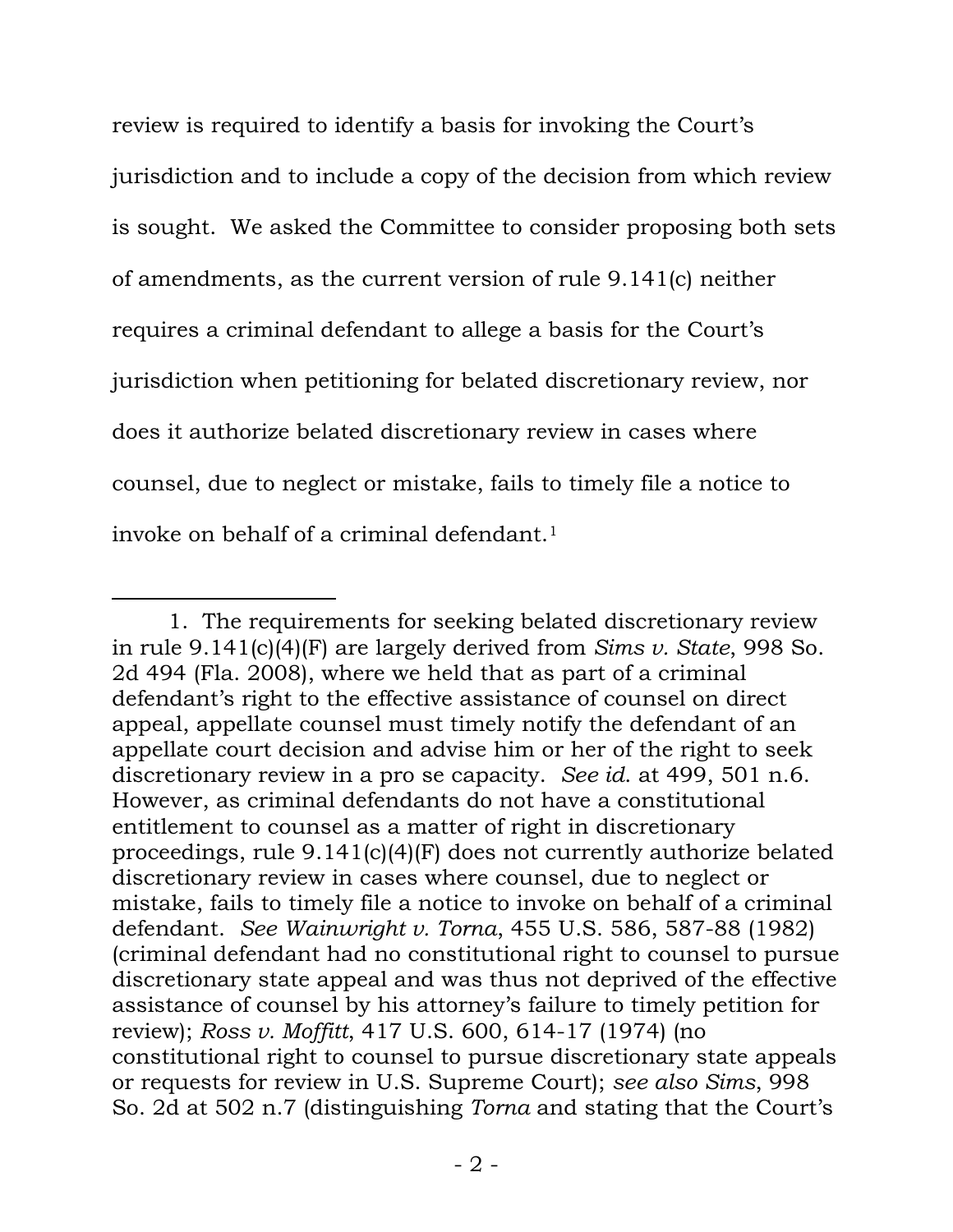The proposed amendments were approved by the Board of Governors of The Florida Bar, and both the Committee and the Court published the amendments for comment in *The Florida Bar News*. No comments were received following either publication.

Having considered the Committee's report, we adopt new subdivision (c)(4)(G) as proposed by the Committee, but decline to adopt the Committee's proposed amendments to subdivision  $(c)(4)(F)(i)$ . We instead amend subdivision  $(c)(4)(F)(ii)$  by deleting the phrase "unrelated to counsel's action or inaction." This change will allow for a case-by-case assessment of whether, and to what extent, counsel's alleged neglect or mistake "interfered with the petitioner's ability to file a timely . . . notice to invoke." Fla. R. App. P.  $9.141(c)(4)(F)(ii)$ .

Accordingly, Florida Rule of Appellate Procedure 9.141 is amended as set forth in the appendix to this opinion. New language is indicated by underscoring; deletions are indicated by struckthrough type. The amendments shall become effective on July 1, 2022, at 12:01 a.m.

decision is grounded in the effective assistance of appellate counsel during direct appeal).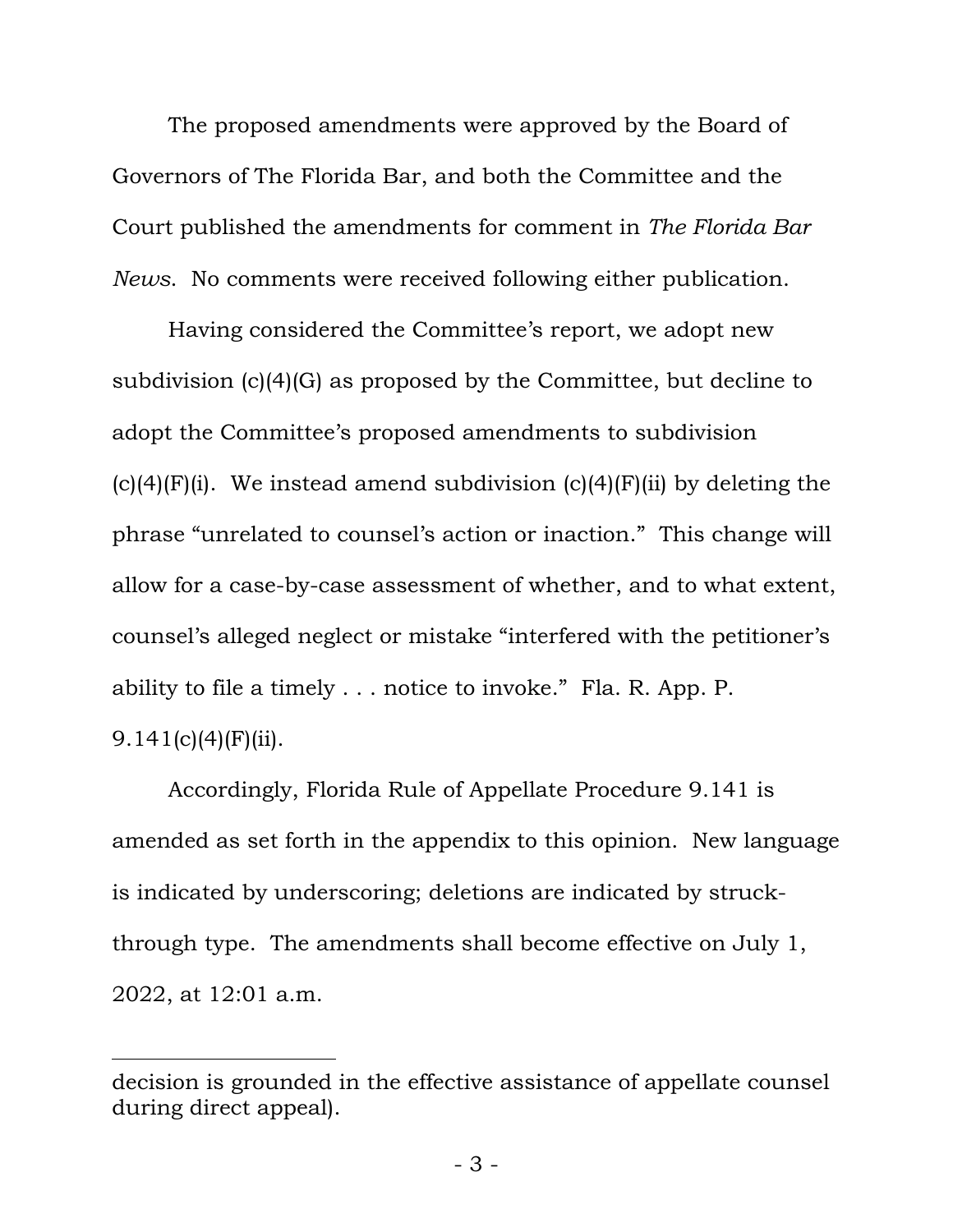It is so ordered.

POLSTON, LABARGA, LAWSON, MUÑIZ, COURIEL, and GROSSHANS, JJ., concur. CANADY, C.J., concurs in part and dissents in part with an opinion.

#### THE FILING OF A MOTION FOR REHEARING SHALL NOT ALTER THE EFFECTIVE DATE OF THESE AMENDMENTS.

CANADY, C.J., concurring in part and dissenting in part.

I concur in the creation of new subdivision (c)(4)(G), which

requires a petitioner to show the basis for invoking discretionary

review jurisdiction. But I dissent from the revision of subdivision

 $(c)(4)(F)(ii)$ , which appears to expand the scope of belated

discretionary review. The appropriateness of expanding the

availability of belated discretionary review has not been established.

Original Proceeding – Florida Rules of Appellate Procedure

Laura A. Roe, Chair, Appellate Court Rules Committee, St. Petersburg, Florida, Honorable Stephanie Williams Ray, Past Chair, Appellate Court Rules Committee, Tallahassee, Florida, Joshua E. Doyle, Executive Director, and Krys Godwin, Staff Liaison, The Florida Bar, Tallahassee, Florida,

for Petitioner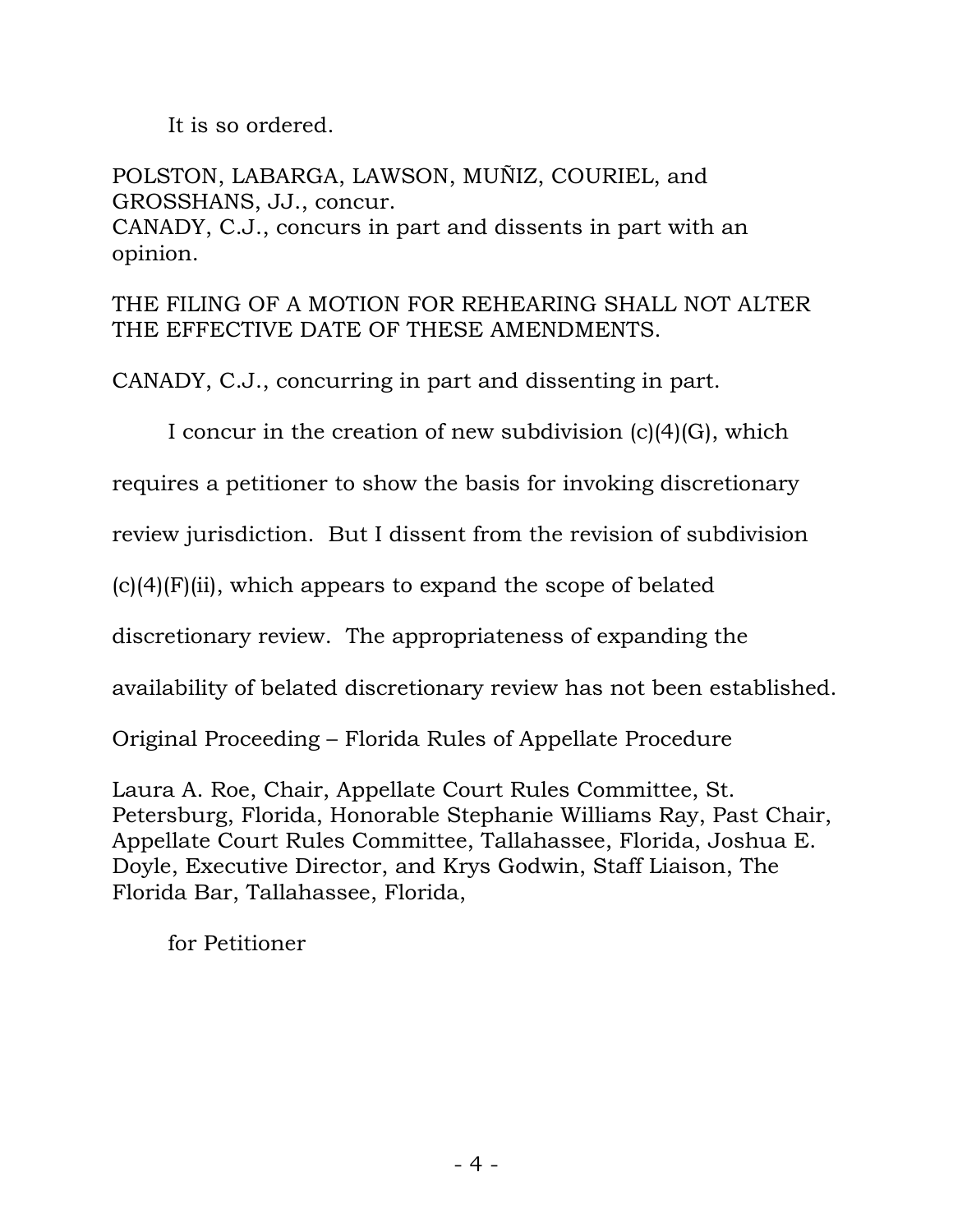### **Appendix**

#### **RULE 9.141. REVIEW PROCEEDINGS IN COLLATERAL OR POSTCONVICTION CRIMINAL CASES**

**(a)-(b)** [No Change]

#### **(c) Petitions Seeking Belated Appeal or Belated Discretionary Review.**

 $(1)$ - $(3)$  [No Change]

(4) *Contents*. The petition shall be in the form prescribed by rule 9.100, may include supporting documents, and shall recite in the statement of facts:

- $(A)$ - $(D)$  [No Change]
- (E) the nature of the relief sought; and

(F) the specific acts sworn to by the petitioner or petitioner's counsel that constitute the basis for entitlement to belated appeal or belated discretionary review, as outlined below:

(i) [No Change]

(ii) a petition seeking belated appeal or belated discretionary review must identify the circumstances unrelated to counsel's action or inaction, including names of individuals involved and date(s) of the occurrence(s), that were beyond the petitioner's control and otherwise interfered with the petitioner's ability to file a timely appeal or notice to invoke, as applicable.; and

(G) if seeking belated discretionary review, the basis for invoking discretionary review jurisdiction with a copy of the district court's decision attached.

- (5)-(6) [No Change]
- **(d)** [No Change]